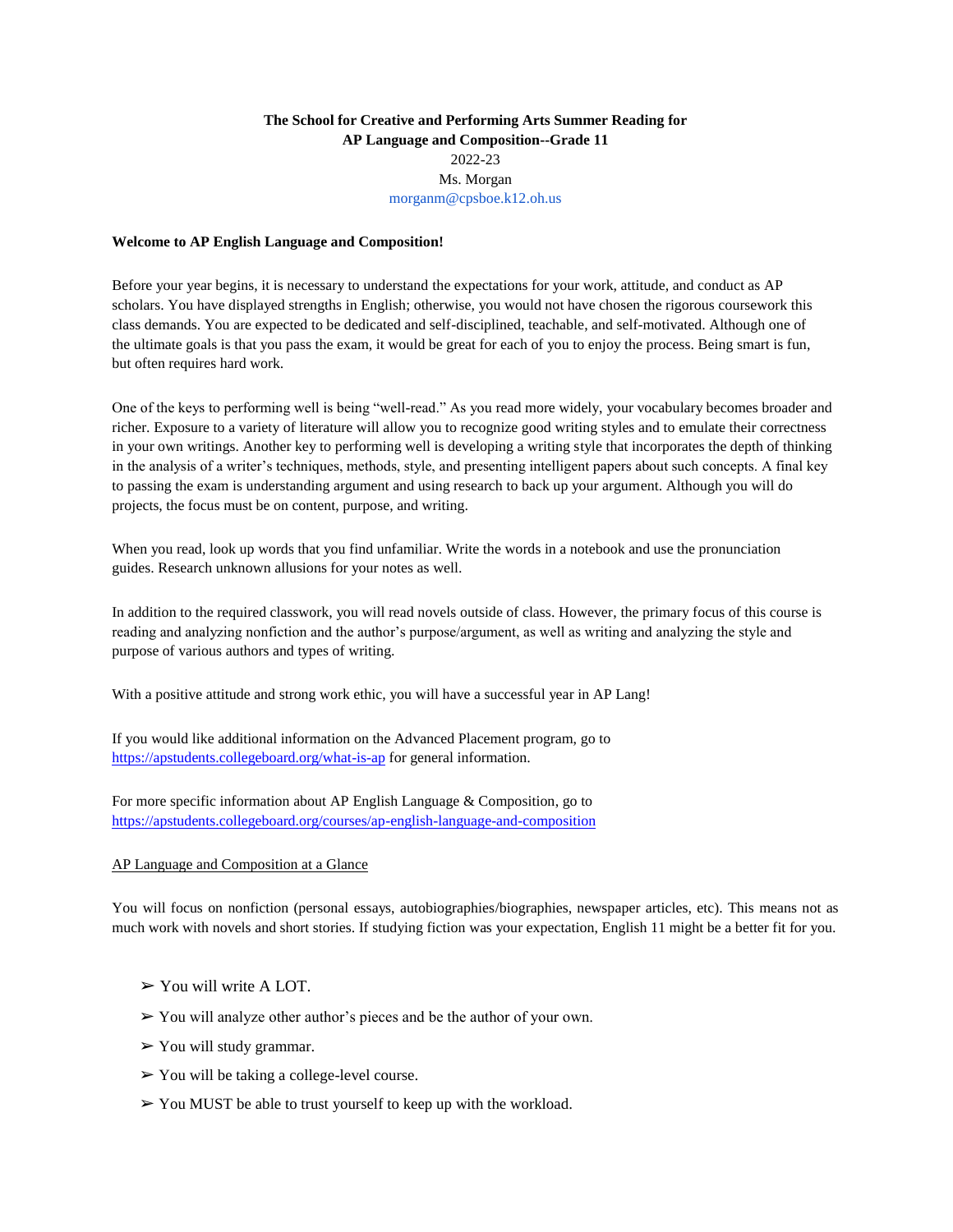Summer Assignment

### **Part One: Reading**

You will read two books this summer.

A. *Thank You for Arguing, Fourth Edition (Revised and Updated): What Aristotle, Lincoln, and Homer Simpson Can Teach Us About the Art of Persuasion*, 4th Edition by Jay Heinrichs ISBN: 0593237382, https://amzn.to/3g9QDKh

You will need to read carefully and annotate the text. The guidelines for the annotations are as follows:

#### **EXCELLENT Annotations:**

- Comments are plentiful throughout the text: beginning, middle and end.
- Comments demonstrate analysis and interpretation-thinking beyond the surface level of the text/summary.
- Many patterns of similarity, contrasts, and anomalies/variances are marked; the writer may have created lists or cross-references.
- Comments accomplish a great variety of purposes: -appeals to pathos (emotion), ethos (morals/credibility), and logos (logic) -development of targeted appeals -identification of fallacies and their effectiveness/ineffectiveness -notes on speaker, purpose of the text, audience, context, exigence -personal response -summary of events/ideas -questions -predictions -connections/intertextuality (Does this remind you of something else? Why?) -vocabulary awareness -reflection -awareness of writing strategies/text structure -purpose of literary/rhetorical devices

#### **PROFICIENT Annotations:**

- Comments are **adequate** throughout text: beginning, middle and end.
- Comments demonstrate some analysis and interpretation—thinking beyond the surface level of the text/summary.
- Some patterns of similarity, contrasts, and anomalies/variances are marked.
- Marginal comments accomplish some variety of purpose.

#### **UNDEVELOPED Annotations:**

- Comments are few, but may be concentrated in parts of text.
- Comments demonstrate little analysis or interpretation are mostly surface level/summary.
- Few patterns of similarity, contrasts, and anomalies are marked.
- Marginal comments accomplish only a few different purposes, mostly summary of events and observations.

The grade for these will be credited as a 50-point project grade. The scale will be as follows: **Excellent**=45-50 points, **Proficient** = 40-44 points, **Undeveloped** = 35-39 points, **No Annotations** = 0 points.

B. Choose one from the list of recommended books for AP Lang: https://bit.ly/2zlId23

There is no assignment for this task. Select something that you will enjoy reading!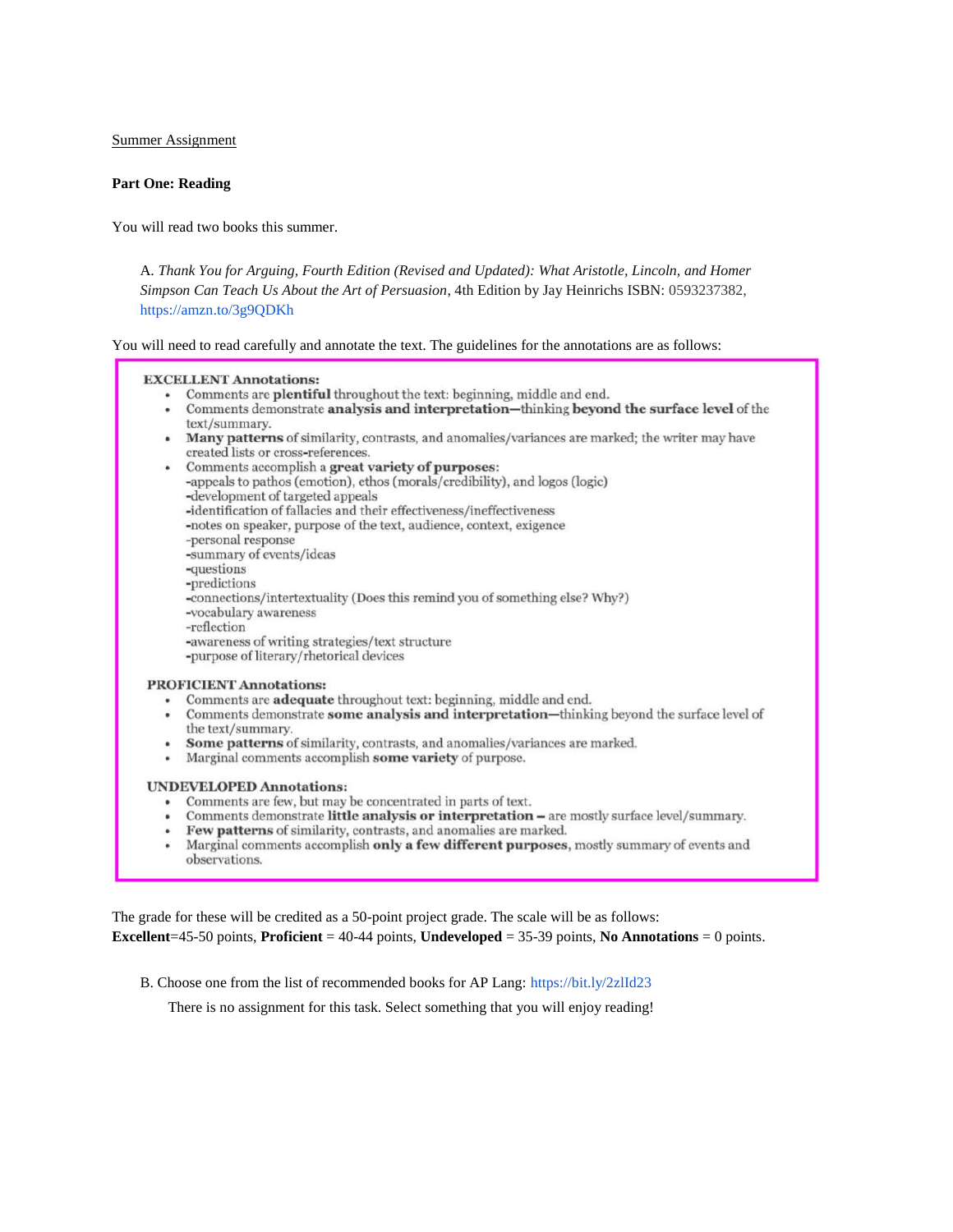# **Part Two: Terms**

You will create flashcards to study important terms. Your flashcards should be 3" x 5". Write the term neatly in big, bold lettering on the front. Write the definition of the term on the back. Do NOT attempt to Cut and paste the definitions from this handout onto your cards because such a ploy would defeat the purpose of learning the vernacular. You will be tested over the definitions for a 50-point test grade when school starts. You will be tested over recognition and identification throughout and at the end of the first semester.

The Words you are expected to know the first day you walk into class are as follows:

1. Absolute—a word free from limitations or qualifications ("best," "all", "unique," "perfect").

*2. Ad hominem* argument—an argument attacking an individual's character rather than his or her position on an issue.

3. Allusion—a reference to something literary, mythological, or historical that the author assumes the reader will recognize.

4. Analogy—a comparison of two different things that are similar in some way.

5. Anaphora—repetition of the same word or group of words at the beginning of successive clauses (Example from the great Richard D. Bury: "In books I find the dead as if they were alive; in books I foresee things to come; in books warlike affairs are set forth; from books come forth the laws of peace.")

6. Anecdote—a brief narrative that focuses on a particular incident or event

7. Antecedent—the word, phrase, or clause to which a pronoun refers

8. Antithesis—a statement in which two opposing ideas are balanced

9. Aphorism—a concise, statement that expresses succinctly a general truth or idea, often using rhyme or balance

10. Asyndeton—a construction in which elements are presented in a series without conjunctions ("They spent the day wondering, searching, thinking, understanding.")

11. Balanced sentence—a sentence in which words, phrases, or clauses are set off against each other to emphasize a contrast (George Orwell: "If thought corrupts language, language can also corrupt thought.")

12. Chiasmus—a statement consisting of two parallel parts in which the second part is structurally reversed ("Susan walked in, and out rushed Mary.")

13. Cliché—an expression that has been overused to the extent that its freshness has worn off ("the time of my life", "at the drop of a hat", etc.)

14. Climax—generally, the arrangement of words, phrases, or clauses in an order of increasing importance, often in parallel structure ("The concerto was applauded at the house of Baron von Schnooty, it was praised highly at court, it was voted best concerto of the year by the Academy, it was considered by Mozart the highlight of his career, and it has become known today as the best concerto in the world.")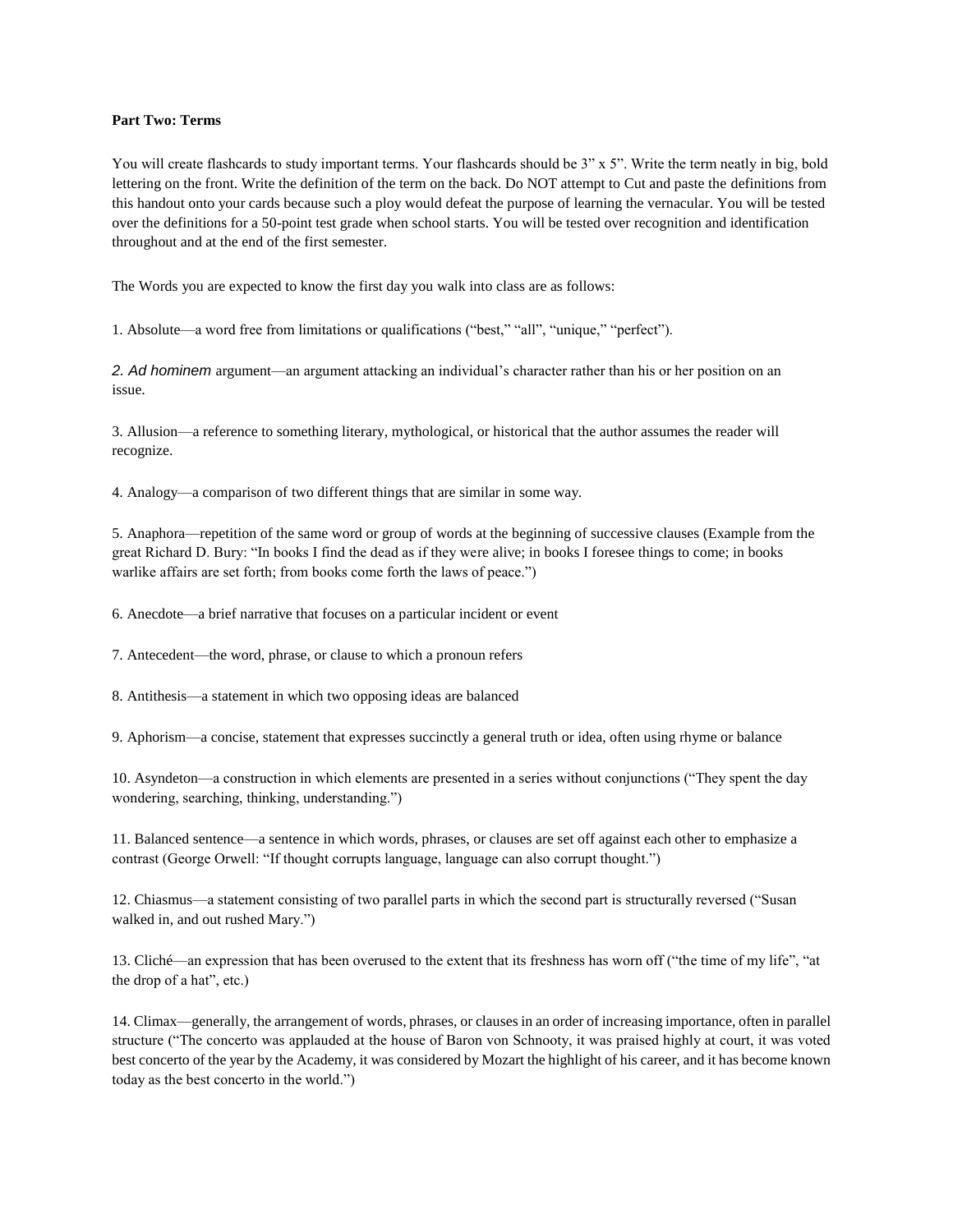15. Colloquialism—informal words or expressions not usually acceptable in formal writing

16. Complex sentence—a sentence with one independent clause and at least one dependent clause

17. Compound sentence—a sentence with two or more coordinate independent clauses, often joined by one or more conjunctions

18. Compound-complex sentence—a sentence with two or more principal clauses and one or more subordinate clauses

19. Concrete details—details that relate to or describe actual, specific things or events

20. Connotation—the implied or associative meaning of a word (slender vs. skinny; cheap vs. thrifty)

21. Cumulative sentence (loose sentence)—a sentence in which the main independent clause is elaborated by the successive addition of modifying clauses or phrases (Jonathan Swift, *A Modest Proposal*: "I have been assured by a very knowing American friend of my acquaintance in London, that a young healthy child well nursed is at a year old a most delicious, nourishing, and wholesome food, whether stewed, roasted, baked or boiled; and I make no doubt that it will equally serve in a fricassee or a ragout.")

22. Declarative sentence—a sentence that makes a statement or declaration

23. Deductive reasoning—reasoning in which a conclusion is reached by stating a general principle and then applying that principle to a specific case (The sun rises every morning; therefore, the sun will rise on Tuesday morning.)

24. Denotation—the literal meaning of a word

25. Dialect—a variety of speech characterized by its own particular grammar or pronunciation, often associated with a particular geographical region ("Y'all" = Southern dialect)

26. Diction—the word choices made by a writer (diction can be described as formal, semi-formal, ornate, informal, technical, etc.)

27. Didactic—having the primary purpose of teaching or instructing

28. Ellipsis—the omission of a word or phrase which is grammatically necessary but can be deduced from the context ("Some people prefer cats; others, dogs.")

29. Epigram—a brief, pithy, and often paradoxical saying

30. Ethos—the persuasive appeal of one's character, or credibility

31. Euphemism—an indirect, less offensive way of saying something that is considered unpleasant

32. Exclamatory sentence—a sentence expressing strong feeling, usually punctuated with an exclamation mark

33. Figurative language—language employing one or more figures of speech (simile, metaphor, imagery, etc.)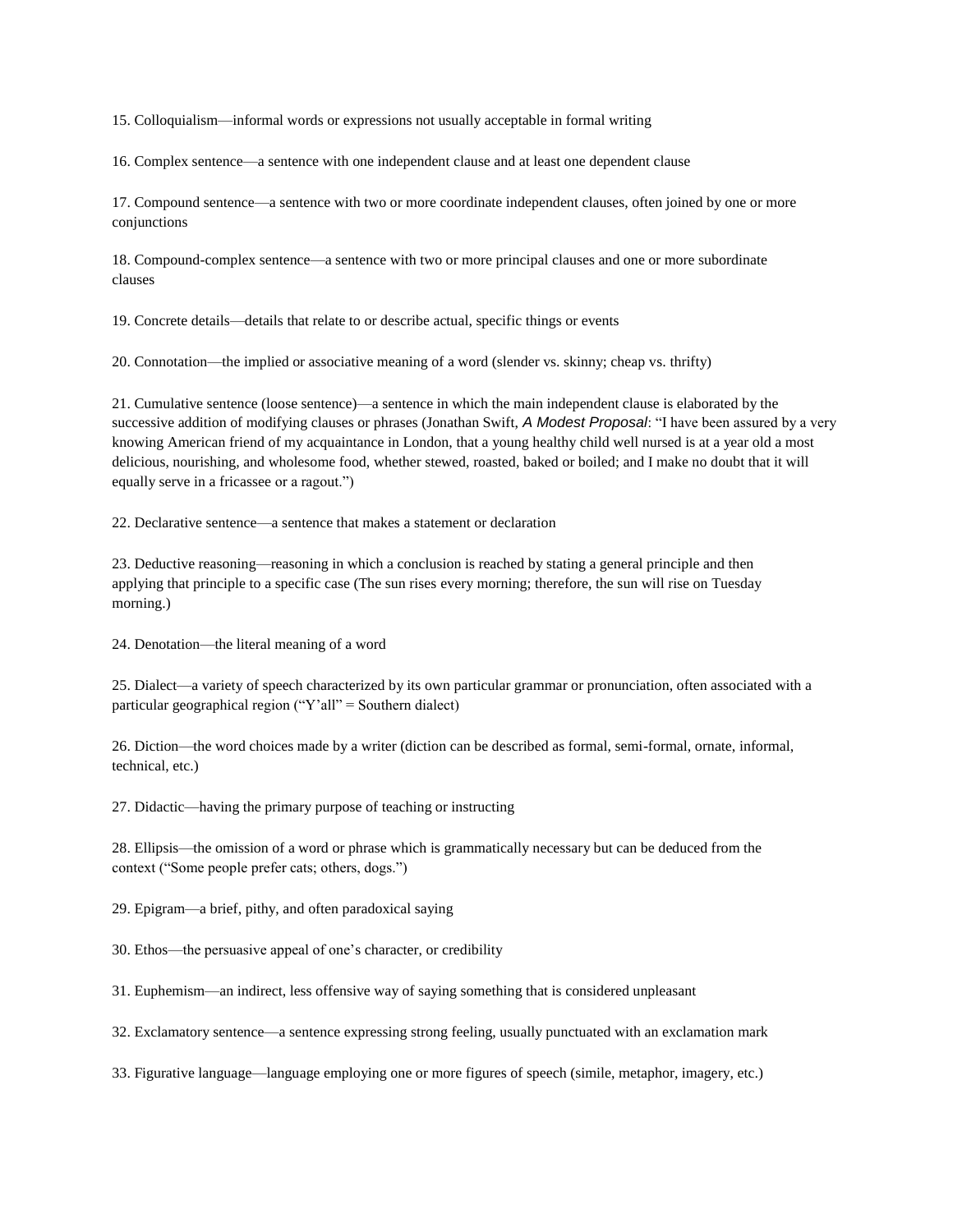34. Hyperbole—intentional exaggeration to create an effect

35. Idiom—an expression in a given language that cannot be understood from the literal meaning of the words in the expression; or, a regional speech or dialect ("fly on the wall", "cut to the chase", etc.)

36. Imagery—the use of figures of speech to create vivid images that appeal to one

of the senses

37. Imperative sentence—a sentence that gives a command

38. Implication—a suggestion an author or speaker makes (implies) without stating it directly. NOTE: the author/speaker *implies*; the reader/audience *infers*.

39. Inductive reasoning—deriving general principles from particular facts or instances ("Every cat I have ever seen has four legs; cats are four-legged animals.)

40 Inference—a conclusion based on premises or evidence

41. Interrogative sentence—a sentence that asks a question

42. Invective—an intensely vehement, highly emotional verbal attack

43. Inverted syntax—a sentence constructed so that the predicate comes before the subject (ex: In the woods I am walking.)

44. Irony—the use of words to convey the opposite of their literal meaning; or, incongruity between what is expected and what actually occurs (situational, verbal, dramatic)

45. Jargon—the specialized language or vocabulary of a particular group or profession

46. Juxtaposition—placing two elements side by side to present a comparison or contrast

47. Litotes—a type of understatement in which an idea is expressed by negating its opposite (describing a particularly horrific scene by saying, "It was not a pretty picture.")

48. Logos—appeal to reason or logic

49. Malapropism—the mistaken substitution of one word for another word that sounds similar ("The doctor wrote a subscription.")

50. Maxim—a concise statement, often offering advice; an adage

51. Metaphor—a direct comparison of two different things

52. Metonymy—substituting the name of one object for another object closely associated with it ("The pen [writing] is mightier than the sword [war/fighting].)

53. Mood—the emotional atmosphere of a work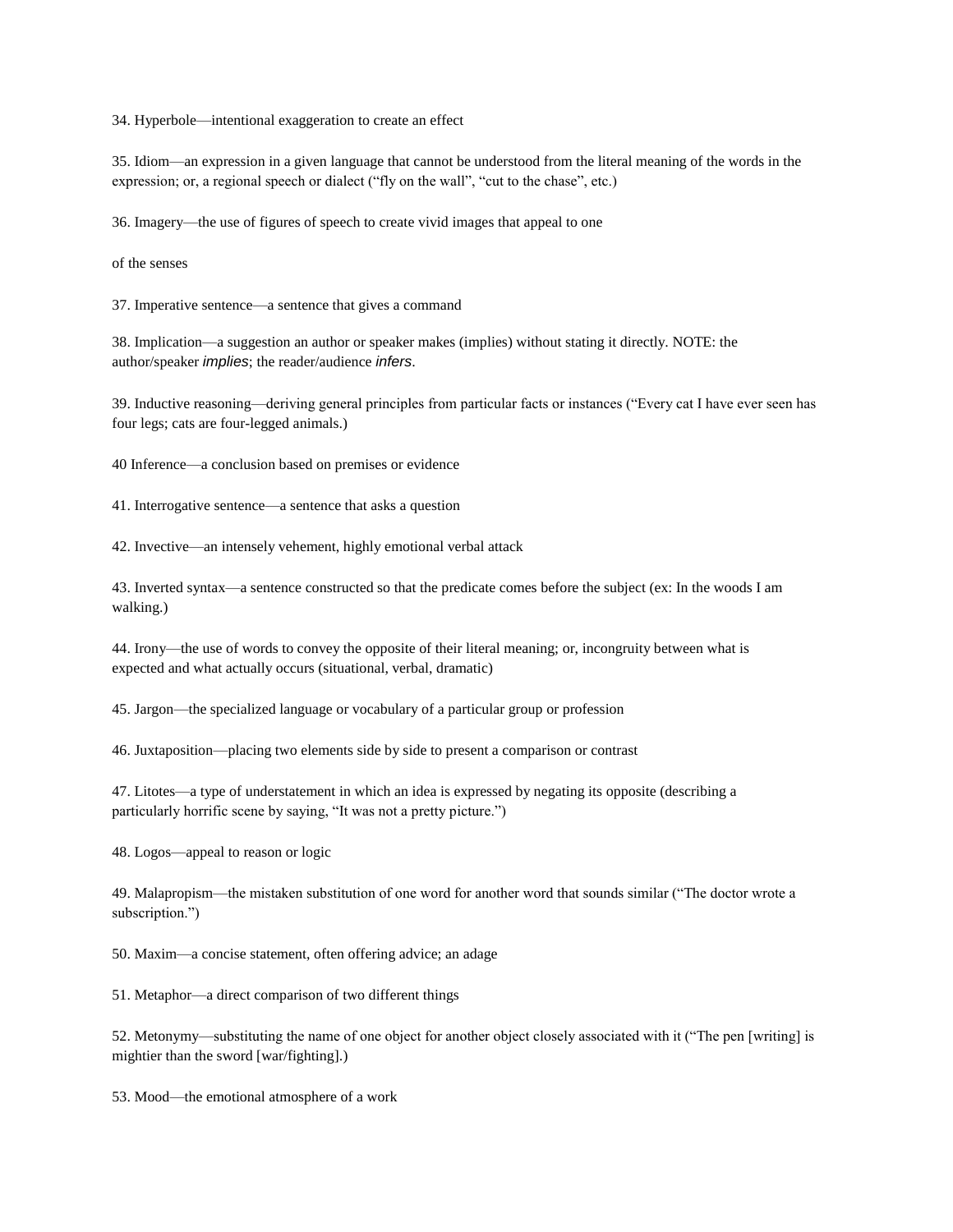54. Motif—a standard theme, element, or dramatic situation that recurs in various works

*55. Non sequitur*—an inference that does not follow logically from the premises (literally, "does not follow")

56. Paradox—an apparently contradictory statement that actually contains some truth ("Whoever loses his life, shall find it.")

57. Parallelism—the use of corresponding grammatical or syntactical forms

58. Parody—a humorous imitation of a serious work (Weird Al Yankovich's songs, and the *Scary Movie* series are examples)

59. Parenthetical—a comment that interrupts the immediate subject, often to quality or explain

60. Pathos—the quality in a work that prompts the reader to feel pity

61. Pedantic—characterized by an excessive display of learning or scholarship

62. Personification—endowing non-human objects or creatures with human qualities or characteristics

63. Philippic—a strong verbal denunciation. The term comes from the orations of Demosthenes against Philip of Macedonia in the fourth century.

64. Polysyndeton—the use, for rhetorical effect, of more conjunctions than is necessary or natural (John Henry Newman: "And to set forth the right standard, and to train according to it, and to help forward all students towards it according to their various capacities, this I conceive to be the business of a University.")

65. Rhetoric—the art of presenting ideas in a clear, effective, and persuasive manner

66. Rhetorical question—a question asked merely for rhetorical effect and not requiring an answer

67. Rhetorical devices—literary techniques used to heighten the effectiveness of expression

68. Sarcasm—harsh, cutting language or tone intended to ridicule

69. Satire—the use of humor to emphasize human weaknesses or imperfections in social institutions (Jonathan Swift's *Gulliver's Travels*, *The Simpsons*, etc.)

70. Scheme—an artful deviation from the ordinary arrangement of words (anaphora, anastrophe, antithesis are some examples of schemes)

71. Simile—a comparison of two things using "like," "as," or other specifically comparative words

72. Simple sentence—a sentence consisting of one independent clause and no dependent clause

73. Solecism—non-standard grammatical usage; a violation of grammatical rules (ex: unflammable; they was)

74. Structure—the arrangement or framework of a sentence, paragraph, or entire work